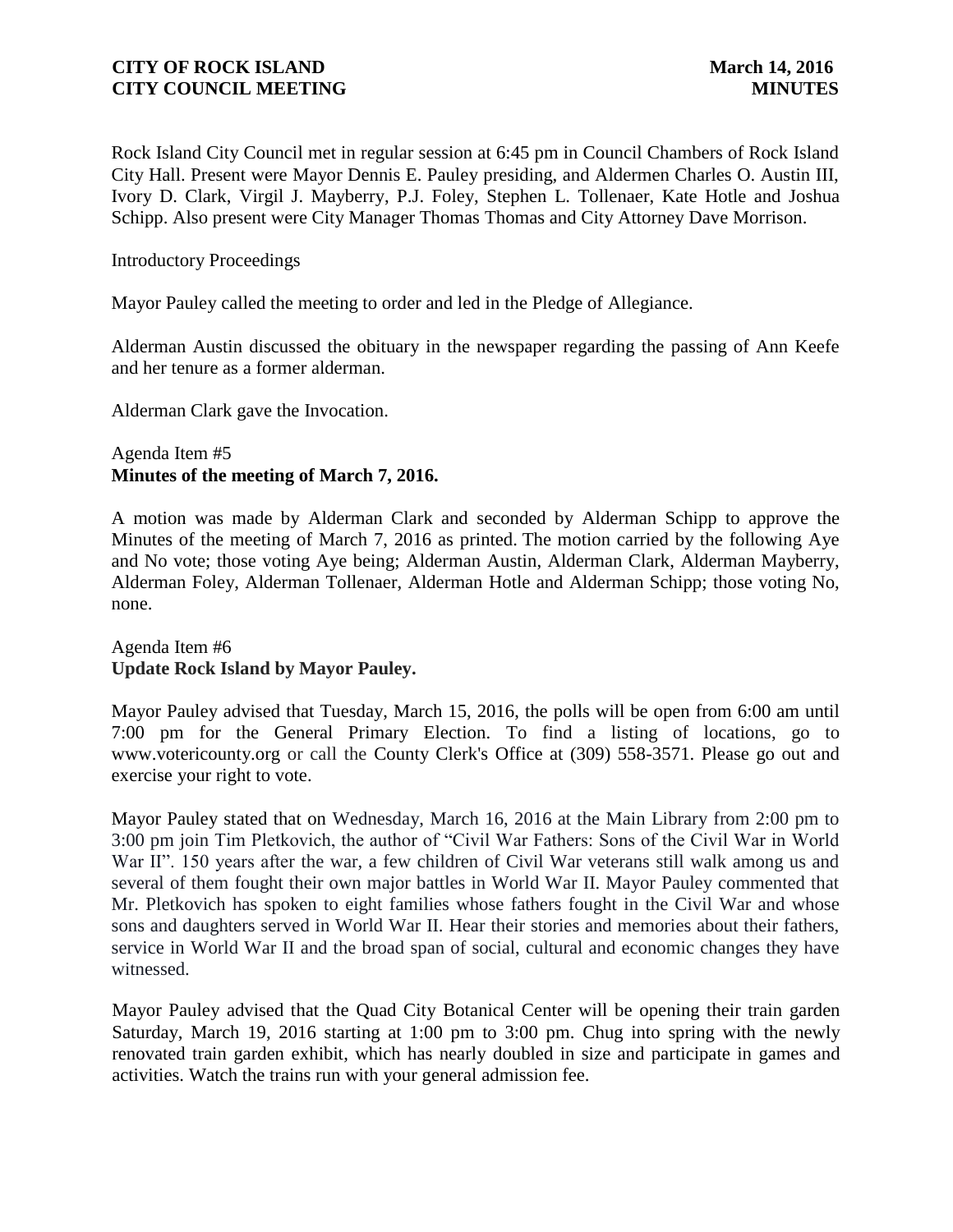Mayor Pauley stated that the First Tee is a junior golf program that focuses on all aspects of golf; from irons to woods and on-course management to core values. Led by PGA Instructor Jeff Larue; any child between the ages of 6 and 17 can enroll. Mayor Pauley commented that the 5 week long session begins Monday, March 21, 2016 from 5:30 pm to 6:30 pm at the Rock Island Fitness and Activity Center. The cost is \$75.00 and registration is required at RIFAC. For more information, please call (309) 732-7275.

Mayor Pauley stated that the City is pleased to announce the return of Jerry Jones to the Martin Luther King, Jr. Community Center as Executive Director, effective April 1, 2016. Mayor Pauley added that in 2012, Jones left the City and joined the United Way of the Quad Cities as its Chief Operating Officer. Mr. Jones returns to his former role as the Executive Director of the King Center excited to implement an enhanced skill set to bolster the positive impact provided by its staff and services.

Mayor Pauley inquired upon Assistant Fire Chief Jeff Yerkey to step forward. Mayor Pauley stated that Fire Chief Fobert will be retiring on the 1<sup>st</sup> of April and Assistant Chief Yerkey will then become the new Fire Chief of the Fire Department. Mayor Pauley congratulated Assistant Fire Chief Yerkey in his new position as Fire Chief.

Assistant Fire Chief Yerkey thanked everyone for the opportunity. Assistant Fire Chief Yerkey stated that he looks forward to providing good quality services that the citizens expect and noted that he looks forward to working with Council.

# Agenda Item #7 **Proclamation declaring March 13 through March 19, 2016 as Brain Awareness Week**.

Mayor Pauley read the proclamation. Pilot Club member Carol Triebel accepted the proclamation. Ms. Triebel stated that the Pilot Club of Moline will be celebrating its  $70<sup>th</sup>$ Anniversary on April  $6<sup>th</sup>$ . Ms. Triebel commented that since 1990, the Pilot Club has donated almost \$100,000.00 to various agencies. Ms. Triebel stated that their current grant this year will be over \$6,500.00 and it will go to In-Touch, which is Addus Evergreen Club. Ms. Triebel added that their next fundraiser is in May and the Pilot Club will sponsor a play at Playcrafters. Ms. Triebel encouraged everyone to come out and support the Pilot Club.

#### Agenda Item #8 **Proclamation declaring March 20 through March 26, 2016 as Public Radio Week.**

Mayor Pauley read the proclamation. Jay Pearce, WVIK's CEO/General Manager accepted the proclamation. Mr. Pearce stated that this proclamation coincides with the annual gala on March  $24<sup>th</sup>$ . Mr. Pearce commented that WVIK serves 45,000.00 here in Rock Island on the Augustana College campus. Mr. Pearce noted that they provide radio reading services to the visually impaired and volunteers come and answer phones during WVIK's pledged drives. Mr. Pearce indicated that 80% of the funding that WVIK receives to run the radio station comes locally from businesses, foundations and individuals. Mr. Pearce stated that they are locally owned and operated and they are proud to be here in Rock Island.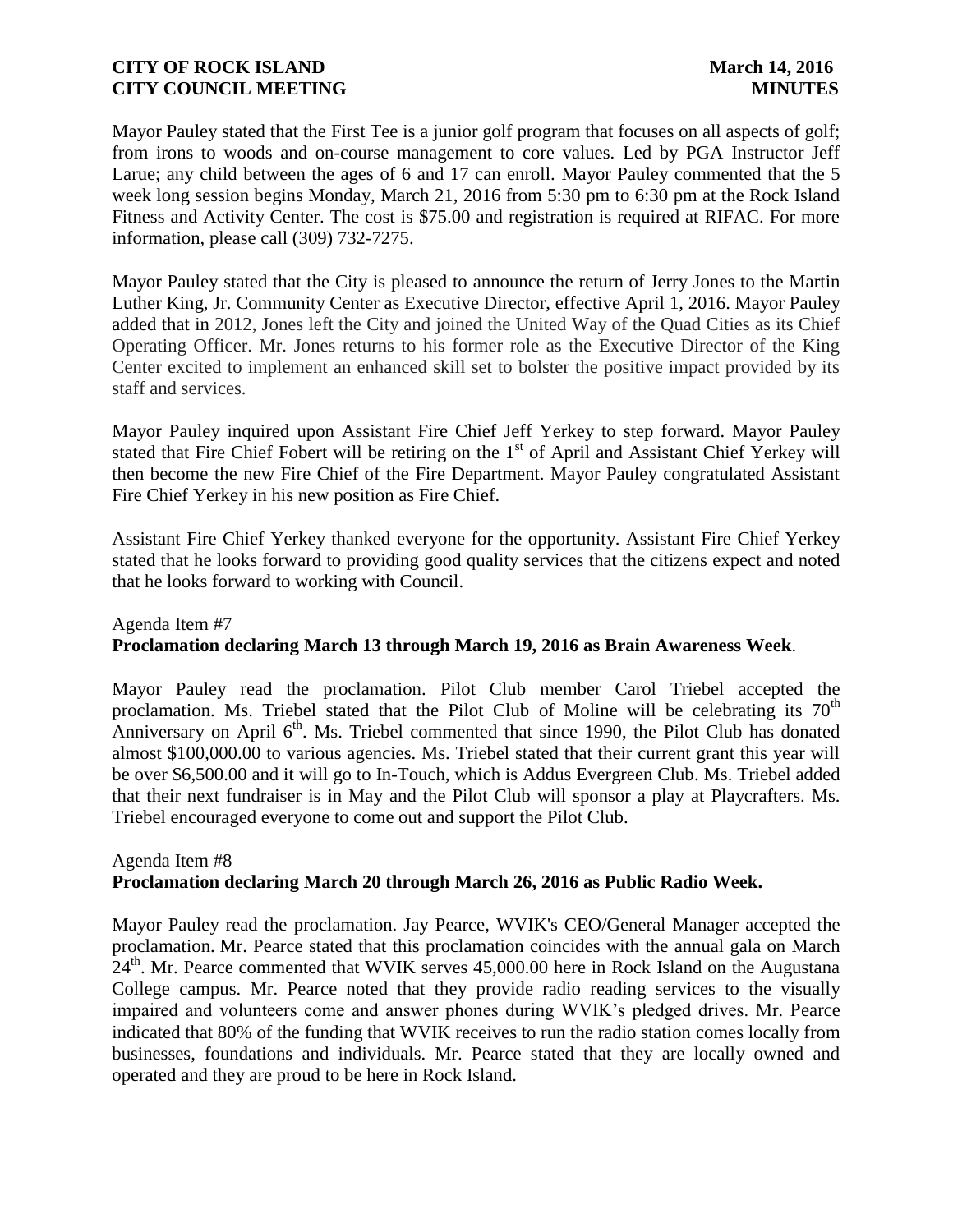Alderman Austin stated that it really is the only local radio station with live local news.

Alderman Foley advised that he is an avid listener and appreciates the value that WVIK brings to the community.

#### Agenda Item #9

# **A Special Ordinance amending a Special Ordinance granting a Special Use Permit at 1202 19 ½ Avenue**.

Mayor Pauley inquired as to whether there was a motion. No motion came forward. Mayor Pauley inquired again as to whether there was a motion. No motion came forward. With no motion coming forward, item #9 died for lack of a motion.

Agenda Item #10 **CLAIMS**

It was moved by Alderman Tollenaer and seconded by Alderman Schipp to accept the following report and authorize payment as recommended. The motion carried by the following Aye and No vote; those voting Aye being; Alderman Austin, Alderman Clark, Alderman Mayberry, Alderman Foley, Alderman Tollenaer, Alderman Hotle and Alderman Schipp; those voting No, none.

a. Report from the Information Technology Department regarding payment in the amount of \$40,478.20 to Harris Computer Systems for the annual software maintenance contract for Northstar.

# Agenda Item #11 **Claims for the week of March 4 through March 10 in the amount of \$2,344,456.55.**

Alderman Clark moved and Alderman Schipp seconded to allow the claims. The motion carried by the following Aye and No vote; those voting Aye being; Alderman Austin, Alderman Clark, Alderman Mayberry, Alderman Foley, Alderman Tollenaer, Alderman Hotle and Alderman Schipp; those voting No, none.

#### Agenda Item #12

**Report from the Community and Economic Development Department regarding a Resolution approving the Greenbush Neighborhood Plan as a component of the City's Comprehensive Plan.** 

It was moved by Alderman Hotle and seconded by Alderman Schipp to adopt the resolution.

Discussion followed. Alderman Austin stated that even though  $7<sup>th</sup>$  Avenue is not in the south boundary, there is a gas station sitting on the corner of  $7<sup>th</sup>$  Avenue and  $27<sup>th</sup>$  Street that is very unsightly and as you come back down on  $5<sup>th</sup>$  Avenue and  $4<sup>th</sup>$  Avenue what will happen to the building that MetroLink once occupied and what will or may not happen with the old Seaford clothing plant. Alderman Austin added that as you come back eastbound on the  $5<sup>th</sup>$  Avenue one-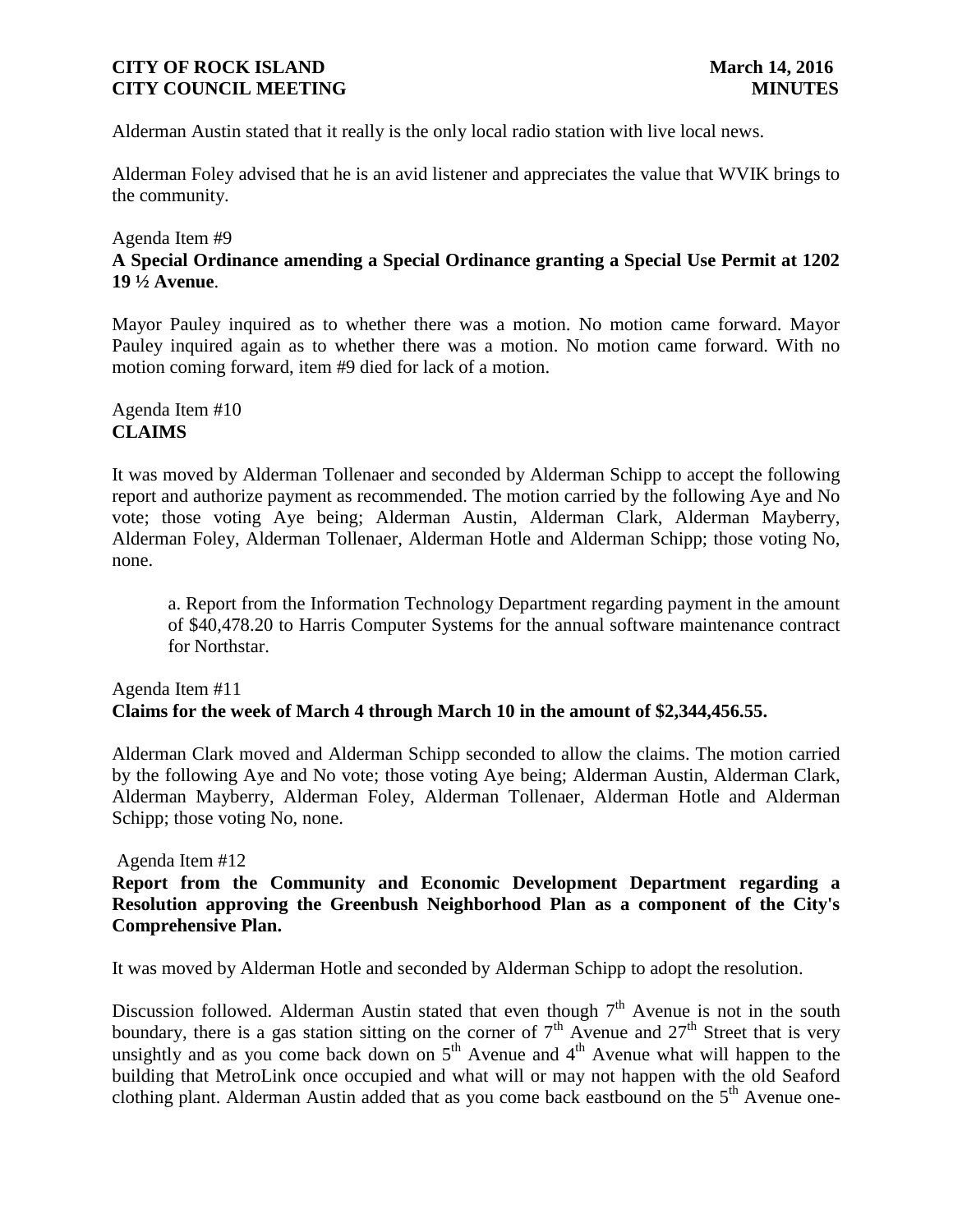way between  $24<sup>th</sup>$  and  $27<sup>th</sup>$  Street, there are some very unsightly old dated vacant buildings. Alderman Austin hoped that those are priority thoughts in terms of both the City and the neighborhood.

Community and Economic Development Director Jeff Eder advised that one reason why they are not necessarily targeted is because this plan was geared more towards reactivating the residents and the neighborhood rather than focusing on one specific item or big commercial project. Alderman Austin and Mr. Eder further discussed this item.

Alderman Austin discussed the design of the logo. Alderman Austin stated that the biggest thing on the logo is the word hood. Alderman Austin stated that he did not like the idea of the word hood being the single largest word where somebody lives. Alderman Austin inquired as to whether the logo is being approved or is it just the plan.

Mr. Eder stated that the plan is being approved, not the logo. Alderman Austin stated that before going public with this, he would like to revisit it. Alderman Austin and Mr. Eder further discussed this item as it related to the logo.

Alderman Hotle stated that she agreed with all of Alderman Austin's comments. Alderman Hotle stated that one of the exciting things about this plan is that it will hopefully reenergize the community. Alderman Hotle commented that this is an example of how Augustana College can partner with the City in a real way.

Council further discussed this item as it related to resources in terms of cost and economic development.

Alderman Mayberry inquired about the flagpole in Webber Park. Alderman Schipp stated that the flagpole has been taken down and future plans for that may not be on the immediate horizon.

Alderman Schipp discussed neighborhood banners as it related to their design and the weather taking a toll on them after one season. Alderman Schipp stated that in regards to the design of those banners, best practices should be adopted for the longevity of the banners.

Alderman Schipp stated that as Council moves towards Goal Setting this summer, the existing plans for neighborhoods such as Old Chicago, Broadway, Columbia Park and Keystone should be revisited. Alderman Schipp advised that these plans should not be done for the sake of doing them; they should be aligned with the City Budget and the planning process. Alderman Schipp further discussed this item.

After discussion, the motion carried by the following Aye and No vote; those voting Aye being; Alderman Austin, Alderman Clark, Alderman Mayberry, Alderman Foley, Alderman Tollenaer, Alderman Hotle and Alderman Schipp; those voting No, none.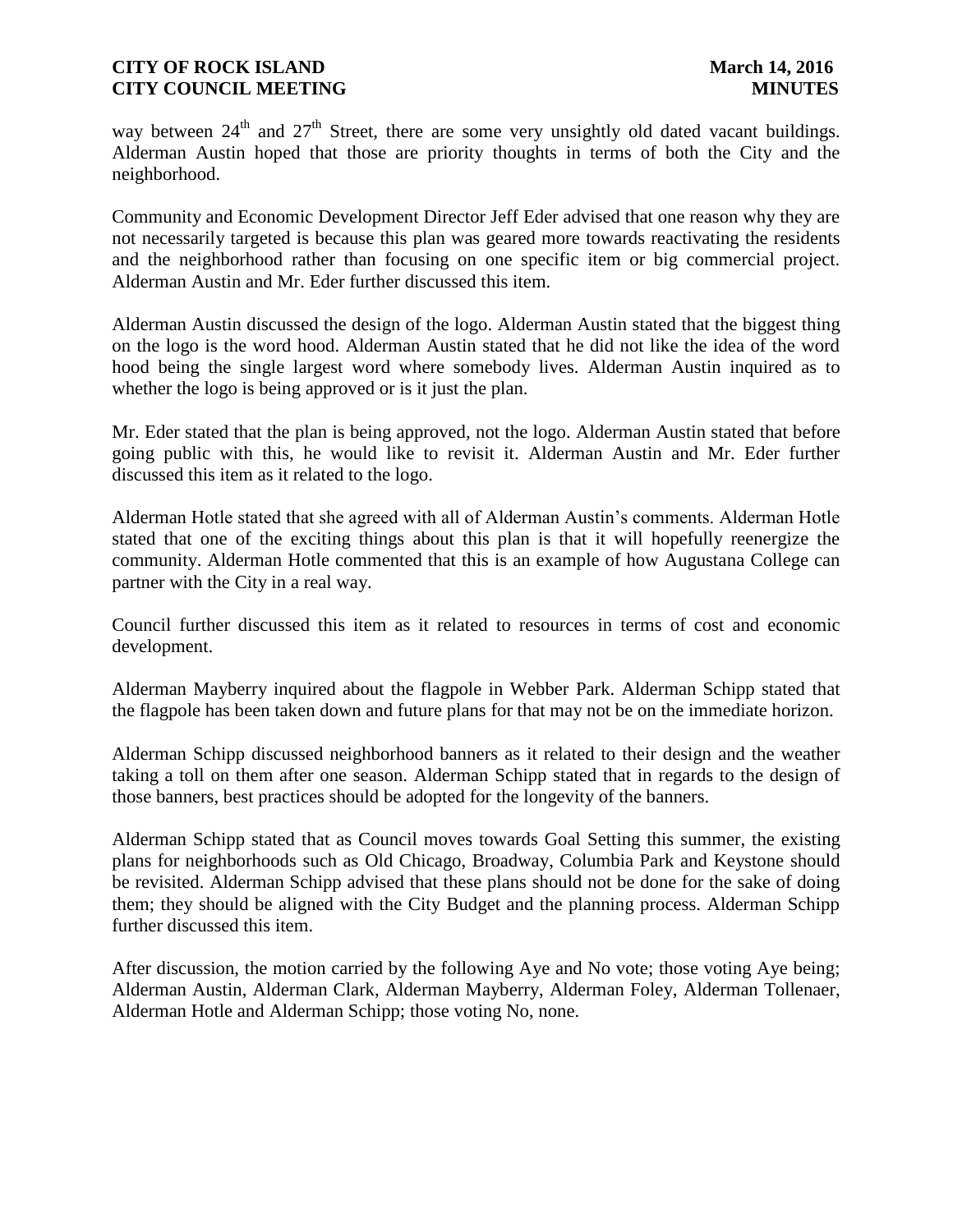At this time, Mayor Pauley revisited item #9. The City Clerk read the item.

#### Agenda Item #9

# **A Special Ordinance amending a Special Ordinance granting a Special Use Permit at 1202 19 ½ Avenue**.

It was moved by Alderman Foley and seconded by Alderman Hotle to consider, suspend the rules and pass the ordinance. The motion carried by the following Aye and No vote; those voting Aye being; Alderman Austin, Alderman Clark, Alderman Mayberry, Alderman Foley, Alderman Tollenaer, Alderman Hotle and Alderman Schipp; those voting No, none.

#### Agenda Item #13

## **Report from the Finance Department regarding an adjustment to the CY 2016 Budget, recommending increasing the Martin Luther King Jr. Activity Fund in the amount of \$7,448.78.**

Alderman Clark moved and Alderman Schipp seconded to approve the budget adjustment as recommended. The motion carried by the following Aye and No vote; those voting Aye being; Alderman Austin, Alderman Clark, Alderman Mayberry, Alderman Foley, Alderman Tollenaer, Alderman Hotle and Alderman Schipp; those voting No, none.

#### Agenda Item #14

**Report from the Parks and Recreation Department regarding funding for the demolition of the Fire Station at Douglas Park, recommending to utilize carryover funds in the amount of \$20,000.00 and contingency or other funds within the Parks Department budget for removal of the building.**

It was moved by Alderman Clark to not approve the removal of the fire station. Alderman Foley seconded.

Discussion followed. Mayor Pauley stated that it was motioned to not tear it down. Mayor Pauley added that Council has to eventually come up with a funding structure of about \$150,000.00 to \$200,000.00 to get it back into shape again.

Alderman Clark stated that there was an inquiry made about a group wanting to buy the building and fix it up. Alderman Clark asked if anyone had responded to the inquiry. Mayor Pauley stated that they will make comments after Council comments.

Alderman Foley advised that he made comments on this item several months ago. Alderman Foley stated that he would be in favor of selling this property; it is a good opportunity as with other fire houses in the community that have been sold. Alderman Foley reiterated that it is a good opportunity if somebody can realistically buy the building and fix it up.

Mayor Pauley stated that if you are going to do that, there are two options. The Mayor indicated that the first option is 5,000 square feet, which is 100 feet down  $9^{th}$  Street and 50 feet of 18<sup>th</sup> Avenue, but a metal building that is next to it and being used for storage would have to be taken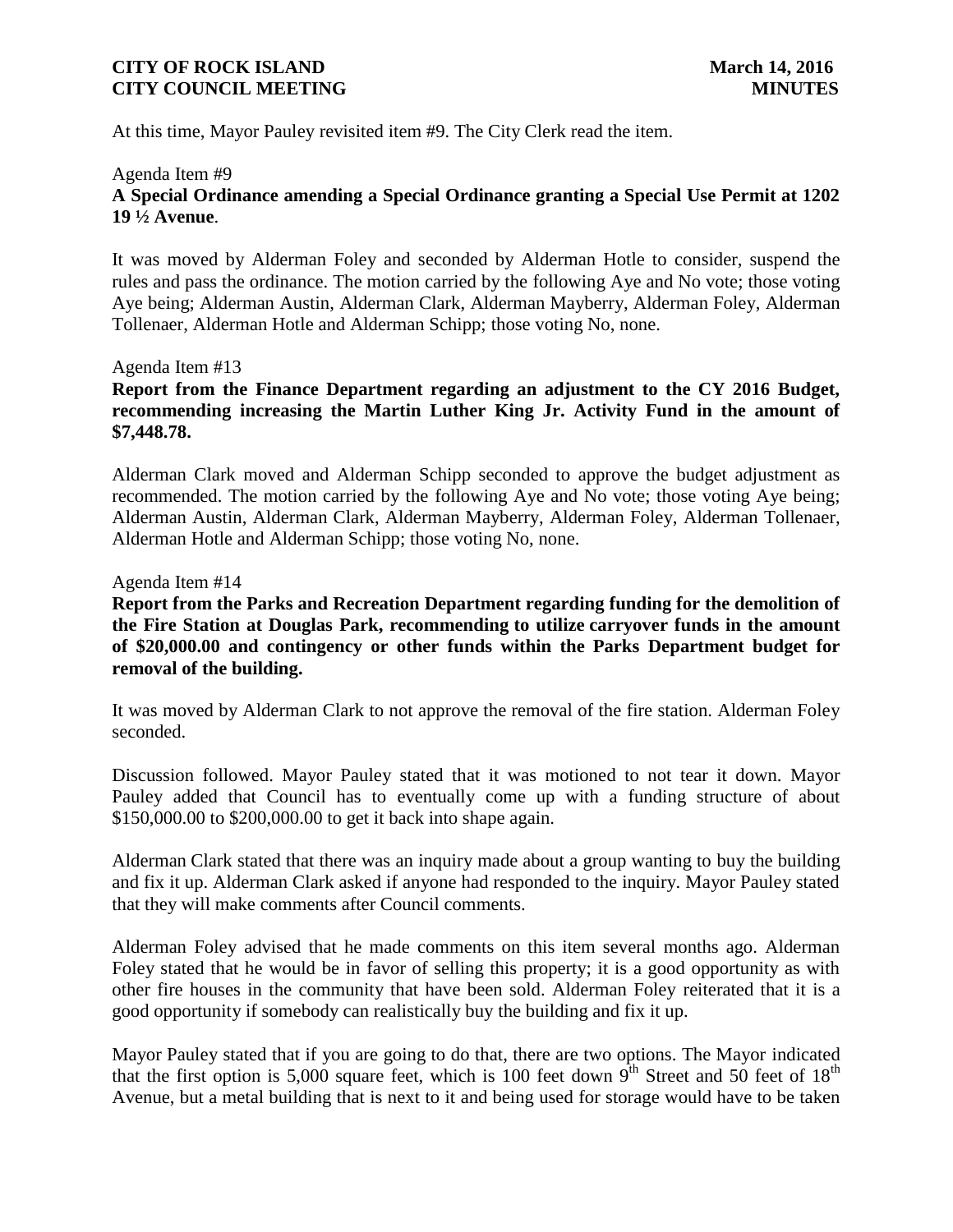down. The Mayor added that the second option is 7,500 square feet; it would be 75 feet down 9<sup>th</sup> Street and 100 feet up  $18<sup>th</sup>$  Avenue; that means you are going up into more of the park.

Alderman Tollenaer stated that if you look into the future, how do you expand, maintain and make Douglas Park what it was. Alderman Tollenaer added that if you want to enhance Douglas Park and bring it back to the glory days of a beautiful park where you play ball, the fire house has to be torn down.

Mayor Pauley commented that the recommendation that the City has from the group that wants to buy it is for \$1.00 and they want to turn it into a museum.

Alderman Foley stated that an offer just can't be thrown out there; it has to be declared as surplus property and an offer would have to be put in.

Alderman Hotle stated that in regards to restoring Douglas Park back to its glory days; it wouldn't be restored if one of the buildings is torn down that was there in the first place. Alderman Hotle stated that this is something that the preservationists can get behind because they would rather see the building go into good use instead of tearing it down. Alderman Hotle commented that she was in support of the motion to not demolish the building. Alderman Hotle further discussed this item.

Alderman Austin stated that Council declined to spend \$14,500.00 in regards to last week's proposal for the roof replacement and to determine what structural work needed to be done. Alderman Austin stated that he couldn't see spending \$14,500.00 to determine how many tens or hundreds of thousands of dollars would have to be put into the structure before they would put a roof on it in which everything would have to start from the ground up. Alderman Austin advised that there is another historical project that the City is committed to working with to keep it in as good of shape as possible. Alderman Austin added that any dollars that would be diverted to this property and taken away from that one is something that he has a hard time getting behind. Council further discussed this item as it related to last week's proposal for \$14,500.00.

Alderman Schipp stated that Council has been given a detailed report from the Chief Building Official Tom Ayers about the current state of the building. Alderman Schipp indicated that the logic in turning down last week's proposal for \$14,500.00 is that the City would have paid that \$14,500.00 to learn what is already known, which is that a number of repairs were needed to make the building structurally sound and up to code. Alderman Schipp further discussed this item.

Alderman Schipp stated that there is a group, the Quad City African American Museum, which is a nonprofit organization and they are very interested in purchasing the property. Alderman Schipp added that they put an offer in for \$1.00 to do the rehab and bring the building up to code in 18 months. Alderman Schipp commented that the City would have to do a declaration of surplus of property and give the community and these individuals and anyone else the opportunity to put their best proposal forward to alleviate the City of further financial costs for the property.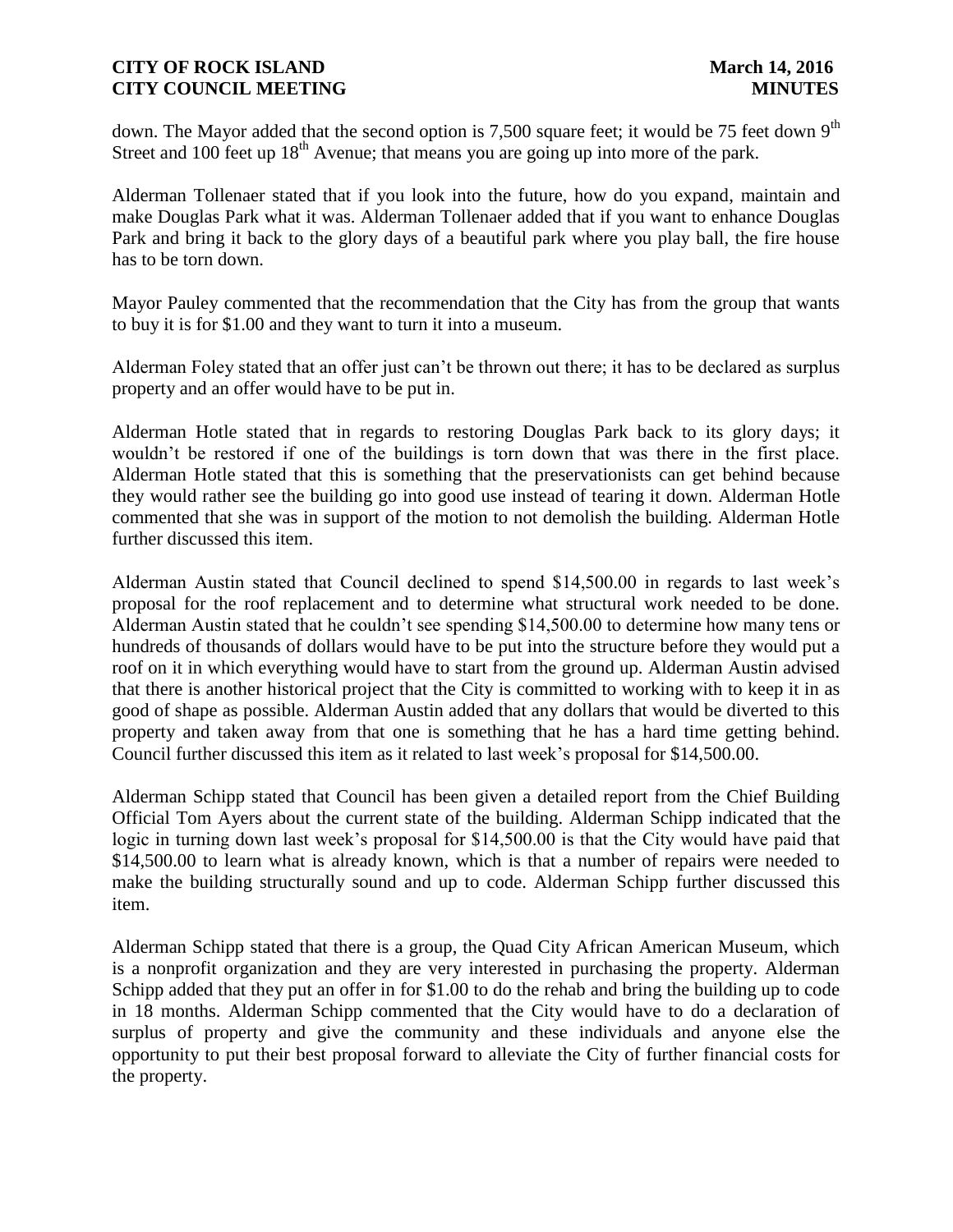Annabell Williams Blegen of Davenport, IA and Chairperson of the Quad City African American Museum stated that Vince Thomas did write up a newsletter that was passed around. Ms. Blegen stated that Douglas Park is incredibly recognized because of the black actors that got their start from Douglas Park. Ms. Blegen indicated that the Quad City African American Museum has been a nonprofit organization since 2008. Ms. Blegen stated that they have an opportunity with the museum in educating the community about the culture that lives around them. Ms. Blegen stated that the community is very upset because they do not want the fire station torn down. Ms. Blegen added that they want to rebuild that with dignity and utilize it for educational status. Ms. Blegen further discussed this item.

Alderman Tollenaer stated that maybe staff could find a location in the City that could be less expensive than rehabbing this property.

Vince Thomas of Rock Island stated that he gave a sheet of paper out about the responses from different people concerning a newspaper article about tearing down the building. Mr. Thomas commented that those responses were in favor of not tearing down the building. Mr. Thomas also discussed Douglas Park as it related to it being a historical site.

After more discussion on this item, the motion to not approve the removal of the fire station carried by the following Aye and No vote; those voting Aye being; Alderman Clark, Alderman Mayberry, Alderman Foley, Alderman Hotle and Alderman Schipp; those voting No, Alderman Austin and Alderman Tollenaer.

#### Agenda Item #15

**(community business) district at 2033/2035 9th Street. Report from the Community and Economic Development Department regarding a request from William Clay for rezoning from a R-3 (one and two family residence) district to a B-3** 

Alderman Foley moved and Alderman Mayberry seconded to approve the request.

Discussion followed. Alderman Foley inquired upon William Clay to explain a little bit about the project.

Mr. Clay of Rock Island stated that he is an entrepreneur. Mr. Clay stated that he purchased a piece of property on 9<sup>th</sup> Street, which was Sid's Italian Beef restaurant and Mr. Clay offered that he intends to open up a restaurant there. Mr. Clay stated that he has provided all of the funding since this property has been purchased, as well as the utilities and they are up to code. Mr. Clay stated that the streetlights were not on at that piece of property, and the air conditioning units in the rear had been stolen. Mr. Clay commented that copper pipes and the gutters had been taken, windows were broken out and there was graffiti on the back wall. Mr. Clay stated that since he has secured this property, the graffiti has been removed and the streetlights are on. It was noted that Mr. Clay has cleaned up this property. Mr. Clay stated that he wants to give the neighbors a fresh look and be a good example of what should be in a neighborhood.

Alderman Foley inquired about the timeline on the project. Mr. Clay stated that he hopes by summer that the business can open.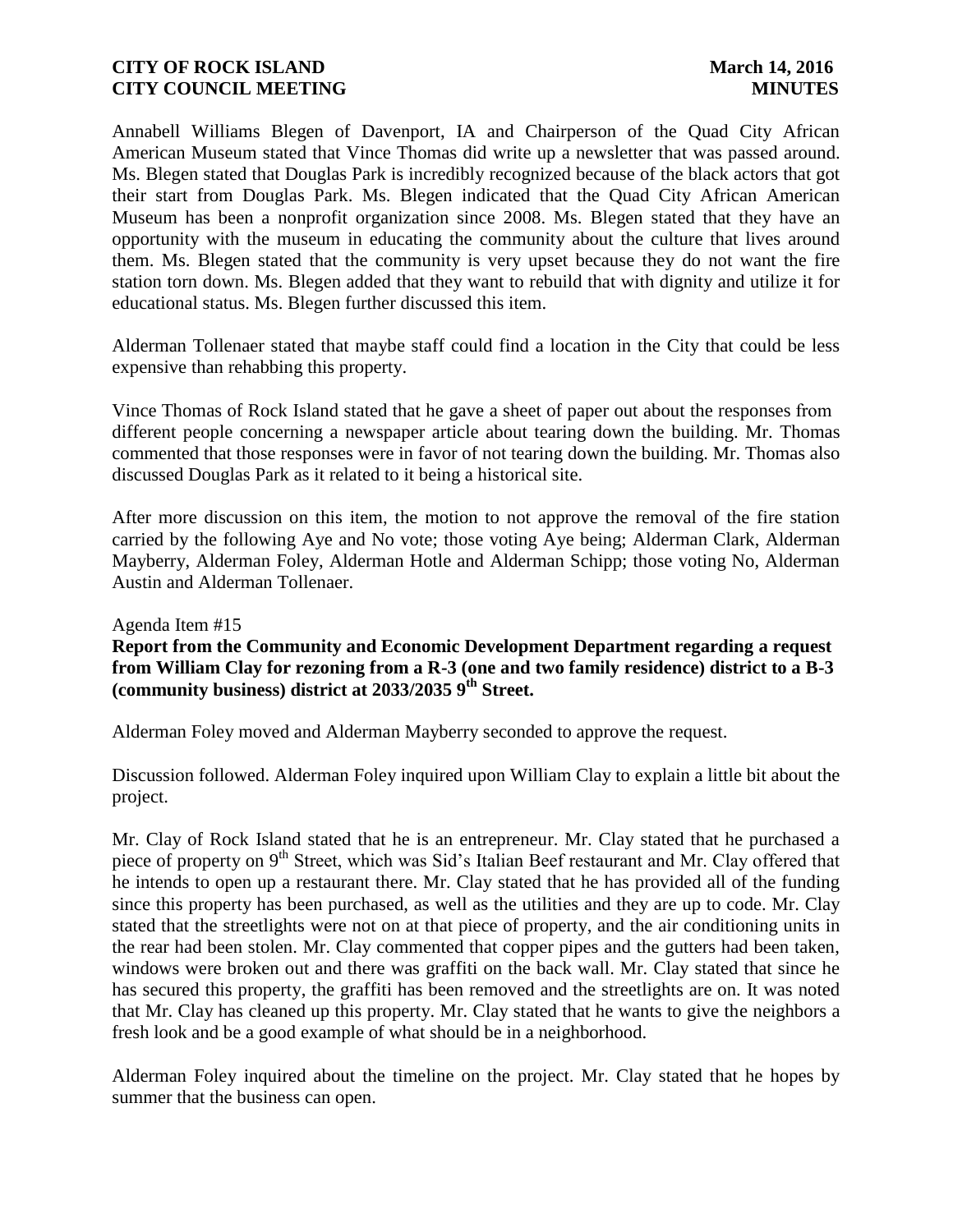Alderman Foley inquired as to whether Mr. Clay had talked to the neighbors and if they were in favor or opposed to the project. Mr. Clay stated that the neighbors he has talked to want to know when the restaurant will open; they can't wait for the restaurant to open.

Alderman Hotle stated that the Agenda item recommended to offer a special use permit instead of the rezoning, which would be a different process. Alderman Hotle inquired upon staff for clarification as to why a special use permit is being recommended and not a rezoning.

Planning and Redevelopment Administrator Ben Griffith stated that it had been Sid's Italian Beef and several other businesses over the years, but it is zoned residential and surrounded by residential. Mr. Griffith indicated that no one at the Planning Commission meeting opposed what Mr. Clay is doing. However, from a zoning standpoint, staff was concerned with creating a spot zone; staff was concerned with a zoning that is commercial that would allow a billboard sign in which some of the neighbors may have an issue with. Mr. Griffith explained that Mr. Clay can do anything he wants to do with a special use permit.

Council and Mr. Griffith further discussed this item as it related to one neighbor's concern at the Planning Commission meeting in reference to loitering and packaged sales concerning the alcohol component. In addition, Council and Mr. Griffith discussed this item as it related to the special use permit process and zoning issues.

After more discussion, Alderman Foley stated that he is the Alderman of that ward and has not received any complaints. Alderman Foley stated that this is a building that has been in a derelict state for several years. Alderman Foley advised that Mr. Clay wants to fix this building up and make it a viable restaurant. Alderman Foley further discussed this item.

Mr. Clay commented that he purchased this piece of property with his hard earned money and believes that this commercial business can be in a residential neighborhood.

After discussion, the motion carried by the following Aye and No vote; those voting Aye being; Alderman Austin, Alderman Clark, Alderman Mayberry, Alderman Foley, Alderman Tollenaer, Alderman Hotle and Alderman Schipp; those voting No, none.

#### Agenda Item #16 **Report from the Mayor regarding an appointment and reappointments to the Historic Preservation Commission.**

It was moved by Alderman Hotle and seconded by Alderman Clark to approve the appointment and reappointments as recommended. The motion carried by the following Aye and No vote; those voting Aye being; Alderman Austin, Alderman Clark, Alderman Mayberry, Alderman Foley, Alderman Tollenaer, Alderman Hotle and Alderman Schipp; those voting No, none.

F. Leigh Ayers was appointed to the Historic Preservation Commission for a three year term ending in March 2019.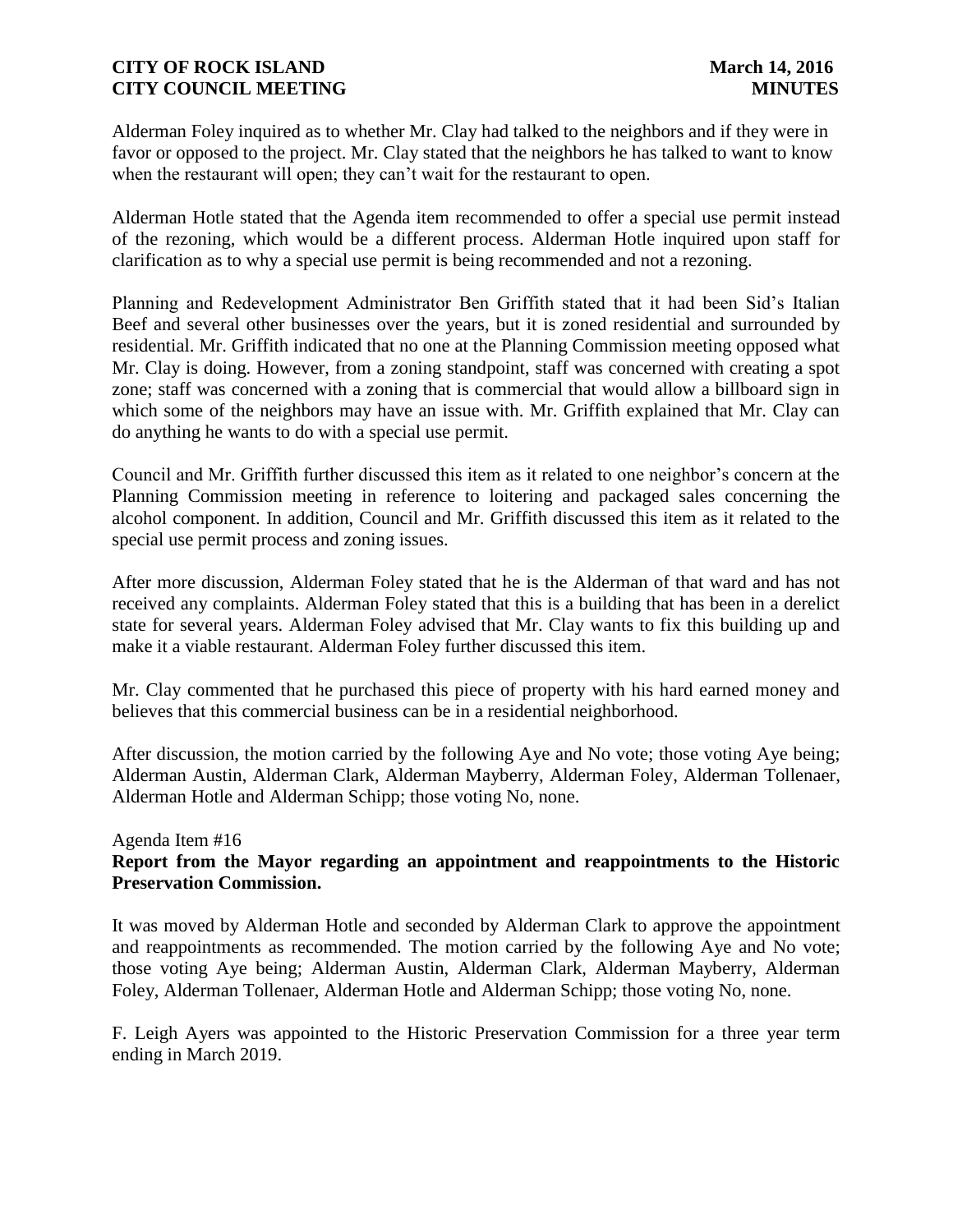Brent Bogen and Sue Swords were reappointed to the Historic Preservation Commission for three year terms ending in March 2019.

# Agenda Item #17 **Report from the Mayor regarding a reappointment to the Police and Fire Commission.**

Alderman Foley moved and Alderman Hotle seconded to approve the reappointment as recommended. The motion carried by the following Aye and No vote; those voting Aye being; Alderman Austin, Alderman Clark, Alderman Mayberry, Alderman Foley, Alderman Tollenaer, Alderman Hotle and Alderman Schipp; those voting No, none.

Mr. John Hass was reappointed to the Police and Fire Commission for a three year term expiring on April 30, 2019.

#### Agenda Item #18

## **pm at 113 18th Street and a request for a waiver of the event fees. Report from the City Clerk regarding a request from the Blue Cat Brew Pub to hold an event (Camp Kesem Fundraiser) outside on Saturday, April 2, 2016 from 11:00 am to 5:00**

It was moved by Alderman Foley and seconded by Alderman Hotle to approve the event and waiver of fees as recommended, subject to complying with all liquor license regulations. The motion carried by the following Aye and No vote; those voting Aye being; Alderman Austin, Alderman Clark, Alderman Mayberry, Alderman Foley, Alderman Tollenaer, Alderman Hotle and Alderman Schipp; those voting No, none.

#### Agenda Item #19

**Report from the City Clerk regarding a request from Principal Tim Wernentin of Rock Island High School to block off approximately five parking spaces and 50 to 60 feet of curb space in front of the Stern Center at 1713 3rd Avenue for a Hummer limo from 4:00 pm to 11:00 pm on Saturday, April 23, 2016 for Rock Island High School's Junior/Senior Prom.**

Alderman Hotle moved and Alderman Clark seconded to approve the request as recommended and authorize the Public Works staff to provide the barricades.

Discussion followed. Alderman Hotle inquired about parking during the event.

Police Lt. Rich Landi advised that the school has not contacted him directly yet. Lt. Landi stated that they may be coordinating this with the high school liaison detective. Lt. Landi added that they may have a plan in place where they provide a shuttle or they may do some parking downtown maybe in the parking garage or some other location; those details have not been worked out yet. Lt. Landi stated that when he gets the information, he will forward it on.

Alderman Mayberry inquired as to how many parking spaces are in the City Parking Ramp. Community and Economic Development Director Jeff Eder stated that there are about 300 parking spaces.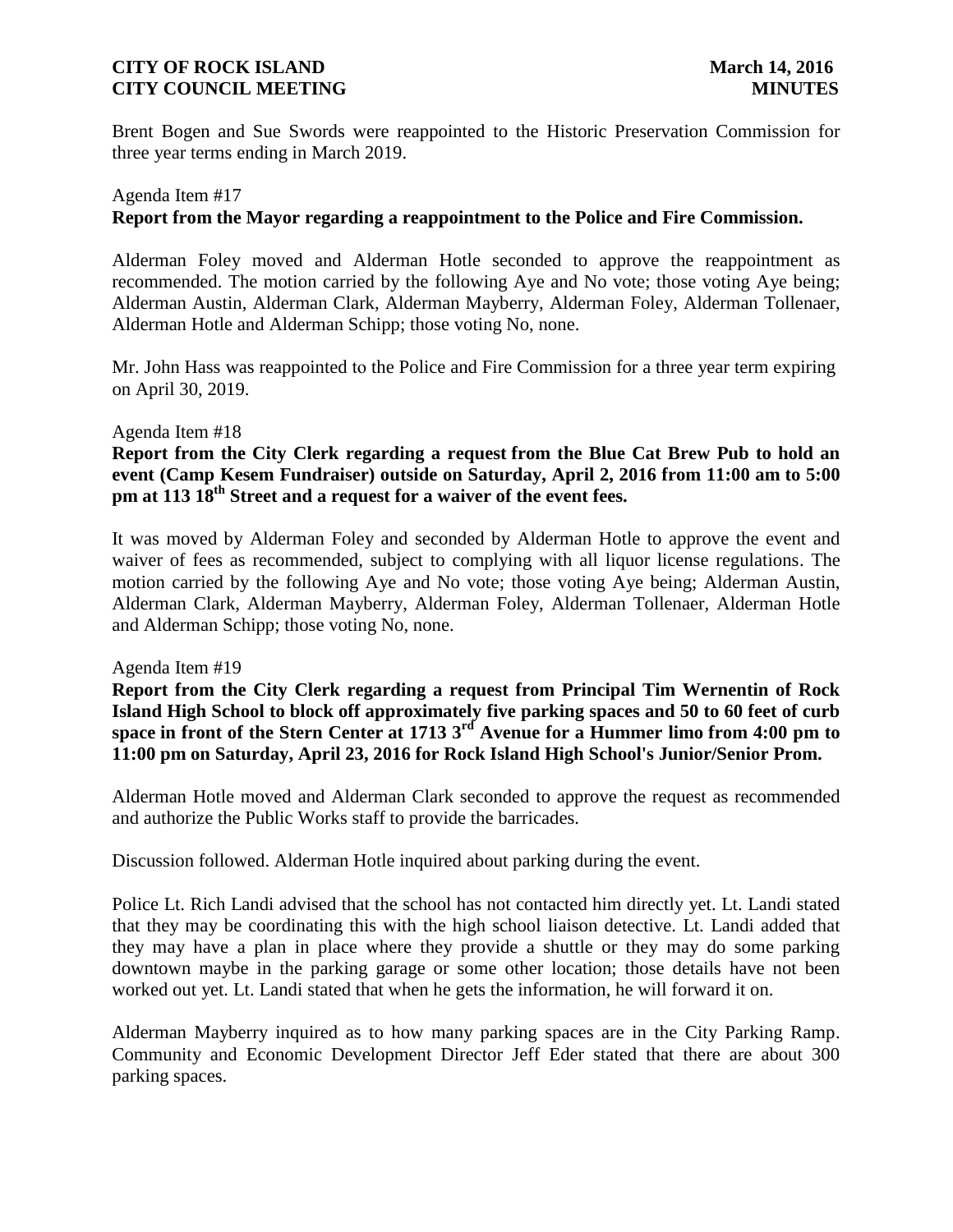After more discussion, the motion carried by the following Aye and No vote; those voting Aye being; Alderman Austin, Alderman Clark, Alderman Mayberry, Alderman Foley, Alderman Tollenaer, Alderman Hotle and Alderman Schipp; those voting No, none.

#### Agenda Item #20

**Report from the City Clerk regarding an application and Resolution for the Cornbelt Running Club to hold their Quad Cities Distance Classic Half Marathon and 5K Road Races on Sunday, May 8, 2016 from 7:30 am to 10:30 am.** 

It was moved by Alderman Hotle and seconded by Alderman Clark to approve the event as recommended and adopt the resolution.

Comments followed. Alderman Foley stated that this will be the first half marathon he has ever participated in.

After comments, the motion carried by the following Aye and No vote; those voting Aye being; Alderman Austin, Alderman Clark, Alderman Mayberry, Alderman Foley, Alderman Tollenaer, Alderman Hotle and Alderman Schipp; those voting No, none.

Agenda Item #21 **Other Business.** 

No one signed up to address Council to speak on a topic.

Alderman Hotle stated that several months ago, she asked staff to work on an analysis of areas in the City that are not well lit in regards to streetlights. Alderman Hotle inquired about an update on this item.

Public Works Director Randy Tweet stated that staff received preliminary information from MidAmerican Energy a few weeks ago. Mr. Tweet explained that MidAmerican Energy had several dozen lights that they were not able to map. Mr. Tweet added that MidAmerican Energy anticipates it will take two or three months for them to track these down before they give the City the completed information. Mr. Tweet indicated that looking at the problem without having the complete information, you will not know if it is a missing light or a light they haven't cataloged yet.

Alderman Hotle stated that it may be about eight weeks before there is a study session on it. Mr. Tweet stated that is correct. Council further discussed this issue as it related to citizens calling in about streetlights that are out.

Alderman Tollenaer inquired about an update on Riverview Lofts. Community and Economic Development Director Jeff Eder advised that it was going pretty good until they put a stop on the work on Friday because there may be a potential sale of the property.

the developer. Mr. Eder advised that they did an extension until July 31<sup>st</sup> of this year. Mr. Eder Alderman Tollenaer inquired as to what does that do with the development agreement and with